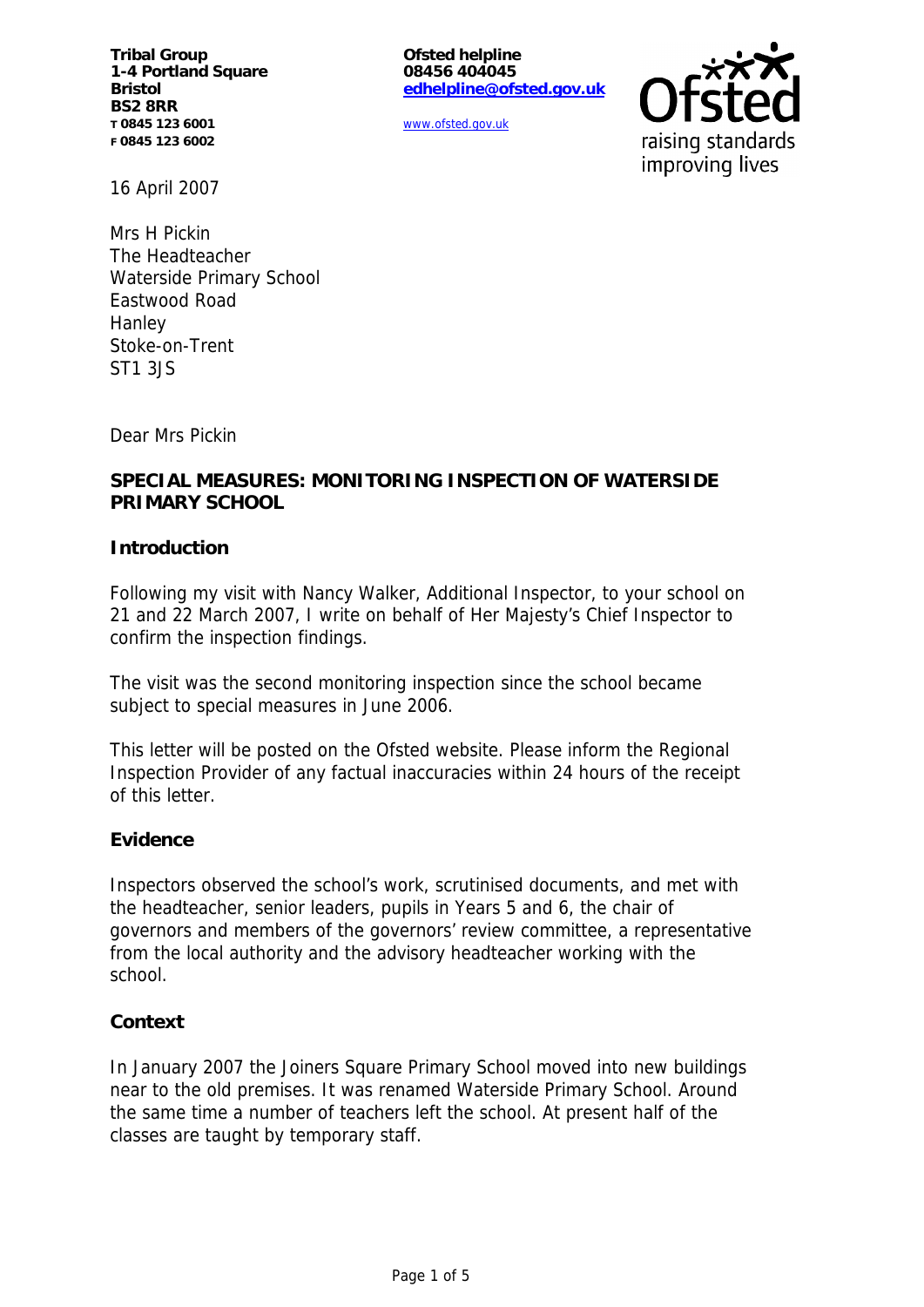## **Achievement and standards**

Improvement to standards and achievement has been satisfactory since the visit in November 2006. Now, achievement is satisfactory although some pupils do not make as much progress as they could. This is especially the case for more able pupils. Children in the Foundation Stage make good progress because of the sustained good quality of provision in Nursery and Reception.

In Key Stages 1 and 2, achievement is sometimes good when learning is practically based or lessons are delivered at a brisk pace. Lesson observations and the scrutiny of pupils' work show that the two new, temporary teachers in Years 5 and 6 have worked well to improve achievement and that it is accelerating in these classes. Improvement to achievement has also been made in Years 1 and 3, although pupils' progress remains inconsistent here. Visits to lessons show that there is also inconsistency in the achievement of pupils in Year 4. The continuing instability in staffing contributes to the erratic progress made by many pupils.

Pupils with learning difficulties and disabilities generally make similar progress to other pupils. It was observed in lessons that a few of these pupils do not receive appropriate support to ensure they make consistent progress. Since November, attention has been given to the support provided for pupils who have English as an additional language with the result that they achieve satisfactorily now.

Whilst standards remain below average, there is evidence of improvement in English and mathematics. It is still unlikely that the pupils in Year 6 will meet their targets by the end of the year, although the proportion expected to do this has risen since November 2006. School leaders realise that there is still much work to do to ensure standards and achievement are good enough.

### **Personal development and well-being**

Pupils' personal development and well-being are now good, which is a significant improvement since November 2006. Behaviour has been improved well, especially in Years 5 and 6 where lessons are now productive and purposeful and pupils enjoy their learning. The management of behaviour is now improved and is a strength in most classes. Pupils have positive attitudes to their learning and older pupils talk confidently of the improvements they notice in teaching. Relationships are harmonious and pupils show good support and care for each other. Although the rate remains slightly below average, there has been good improvement to attendance this school year.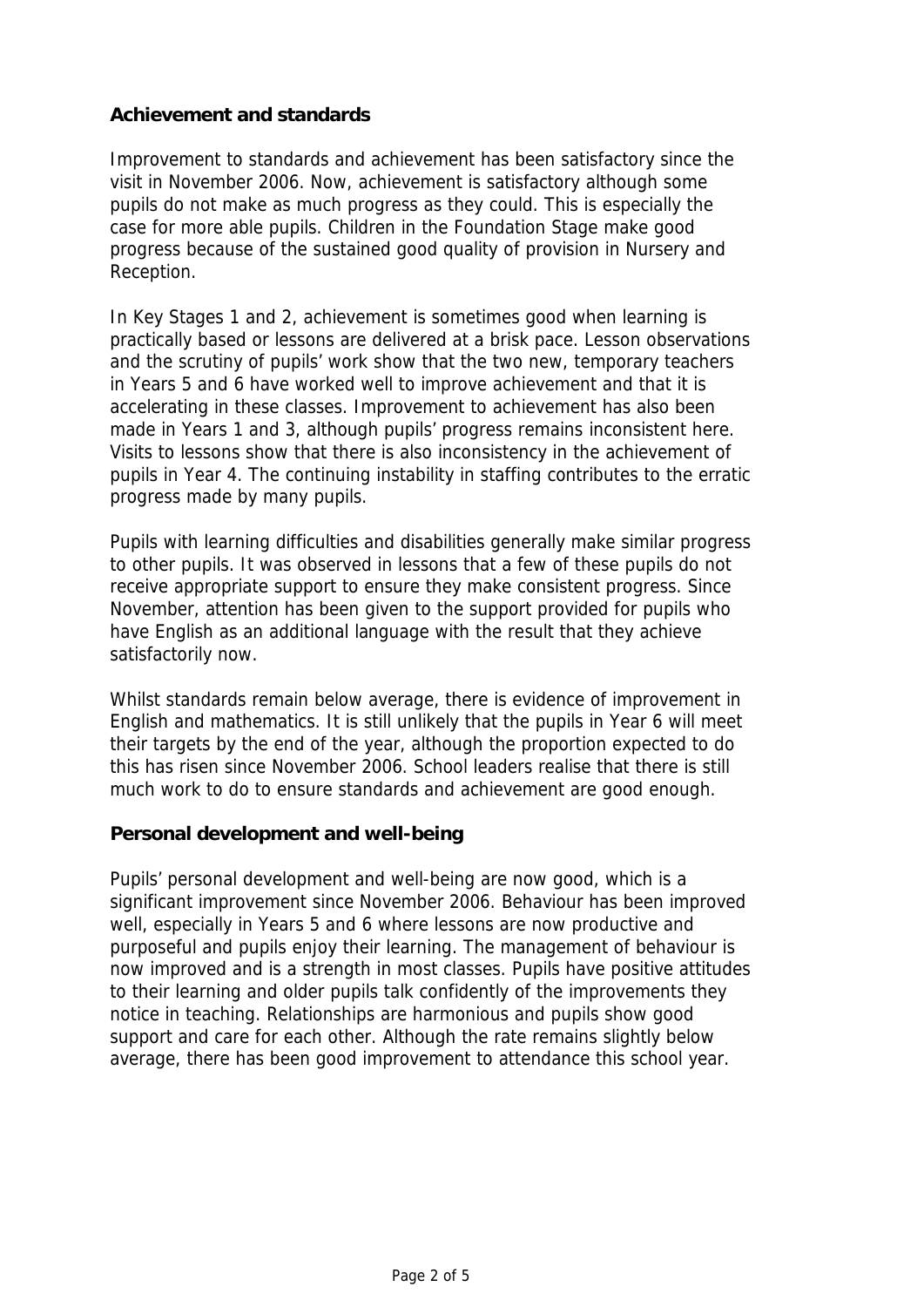# **Quality of provision**

There has been satisfactory improvement to teaching and learning since the November inspection. The inadequate provision in Years 5 and 6 has been eliminated and there are signs of good teaching emerging in these two year groups. Teachers' expectations have been raised and there is more challenge in the work. Pupils say that lessons are now more interesting and that the work is sometimes harder than it was.

Whilst the scrutiny of pupils' work shows that the match of tasks to pupils' abilities has improved a little, it remains an area of concern. As observed in lessons and in pupils' books, there are occasions when the more able have to complete exactly the same work as the other pupils. There are also instances when pupils with learning difficulties and disabilities make insufficient progress because their support is not well enough tailored to their needs. The school is actively working on improving provision for pupils with English as an additional language and has moved satisfactorily here. Staff training has taken place and specific support, based on more careful assessment, is to be introduced next term.

The school is making satisfactory progress towards its target of 75% good teaching and the overall quality is satisfactory in Key Stage 1 and 2 and good in the Foundation Stage. The continuing temporary arrangements for teaching in Years 1, 4, 5 and 6 mean that the improvement is fragile. However, it is noted that the school is about to advertise for replacement full time teachers and that the temporary teacher in Year 6 is now to remain until July 2008.

Since the last inspection in November, systems to assess pupils' achievement have been improved, although they are not yet fully embedded throughout the school. Marking of pupils' work is inconsistent and not sufficiently helpful in showing pupils how well they are doing or how to improve. Procedures to set targets for pupils and track their achievement have also been improved, although there is still much work to be done to make the system rigorous and ambitious. Assessment and target tracking remain strengths in the Foundation Stage and contribute well to children's achievement.

The curriculum continues to be of satisfactory quality, with improved focus on basic skills in literacy and numeracy, especially writing.

Progress on the areas for improvement identified by the inspection in June 2006:

 improve the accuracy and use of assessment information to ensure all pupils are suitably challenged and shown how to improve – satisfactory develop efficient tracking and target setting procedures in order to rectify shortcomings in pupils' achievement more quickly – satisfactory.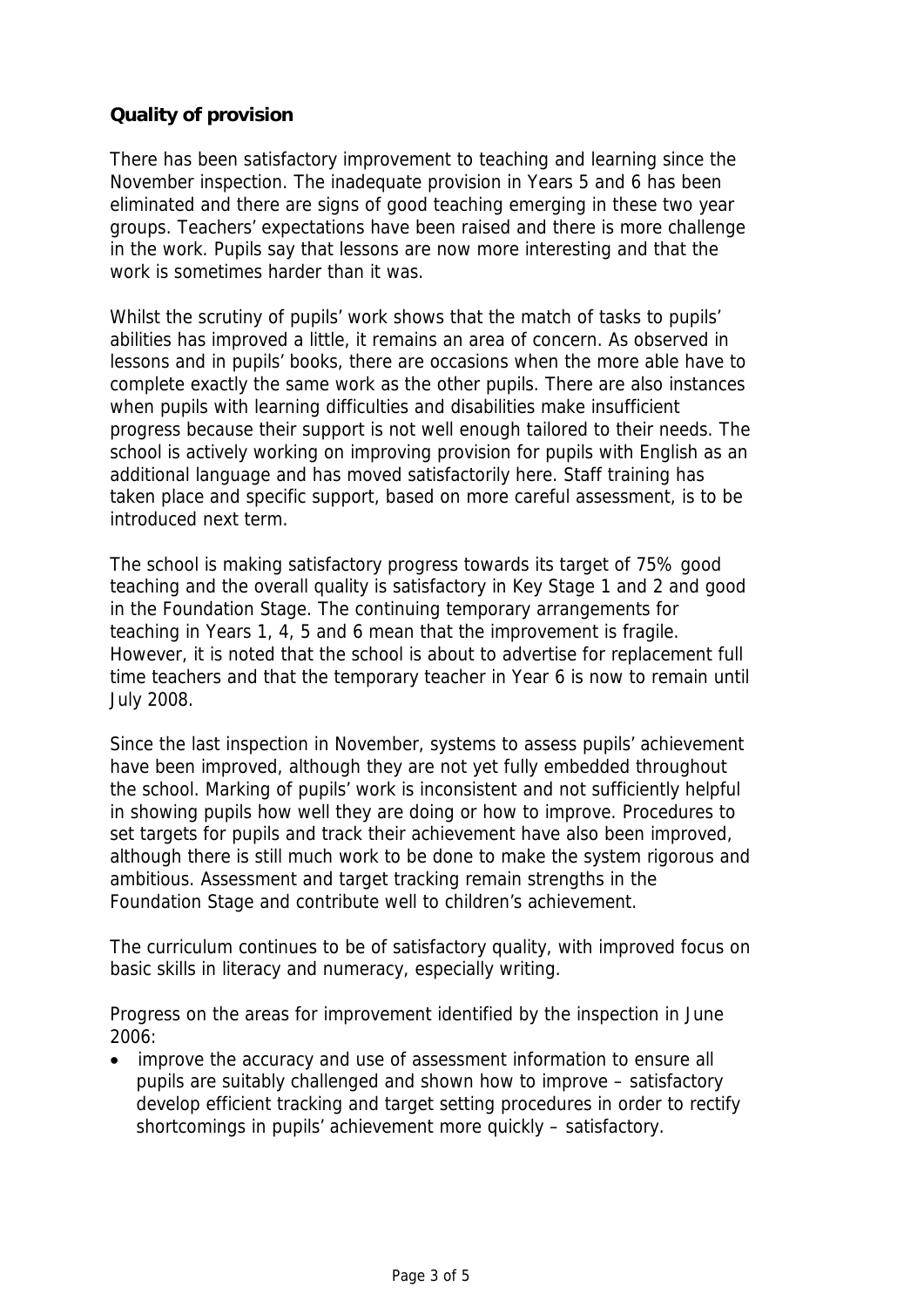## **Leadership and management**

Improvement to the quality of leadership and management has been satisfactory since the previous inspection. A significant feature of this has been the headteacher's determination to address the weaknesses identified in November 2006. The headteacher now leads the school with much improved direction and the focus on improved achievement is very obvious in her rigorous monitoring and evaluation of provision and full focus on improved achievement.

Senior leaders meet regularly to review the progress towards the school's priorities. The school development plan has been improved so that it identifies clearly priorities for raising standards and achievement against an appropriate timescale. Generally, the school meets these deadlines in contrast to what was found at the last inspection. Despite this improvement, senior leaders do not yet have an accurate enough view of the school's performance. Monitoring and evaluation are conducted by the headteacher with support from the local authority, but senior leaders do not yet have full involvement in this. Monitoring is, however, much more focused on learning and achievement and the evaluative aspect is now satisfactory. School selfevaluation is now grounded in more robust evidence and, as a result, its accuracy has improved.

Progress on the area for improvement identified by the inspection in June 2006:

 strengthen leadership and management at all levels by having a more rigorous approach to the evaluation of teaching and its effectiveness in raising pupils' achievement – satisfactory.

# **External support**

The local authority continues to provide satisfactory support for the school, although its nature has changed. No longer is the school dependent on local authority support to plug gaps. The local authority staff now have a quality assurance role and are able to devote less time to shoring up the school. This is because the headteacher is increasingly taking responsibility for leading and managing the school and she now shows greater capacity to bring about improvement.

### **Main judgements**

Progress since being subject to special measures – satisfactory.

Progress since previous monitoring inspection – satisfactory.

Newly qualified teachers may not be appointed.